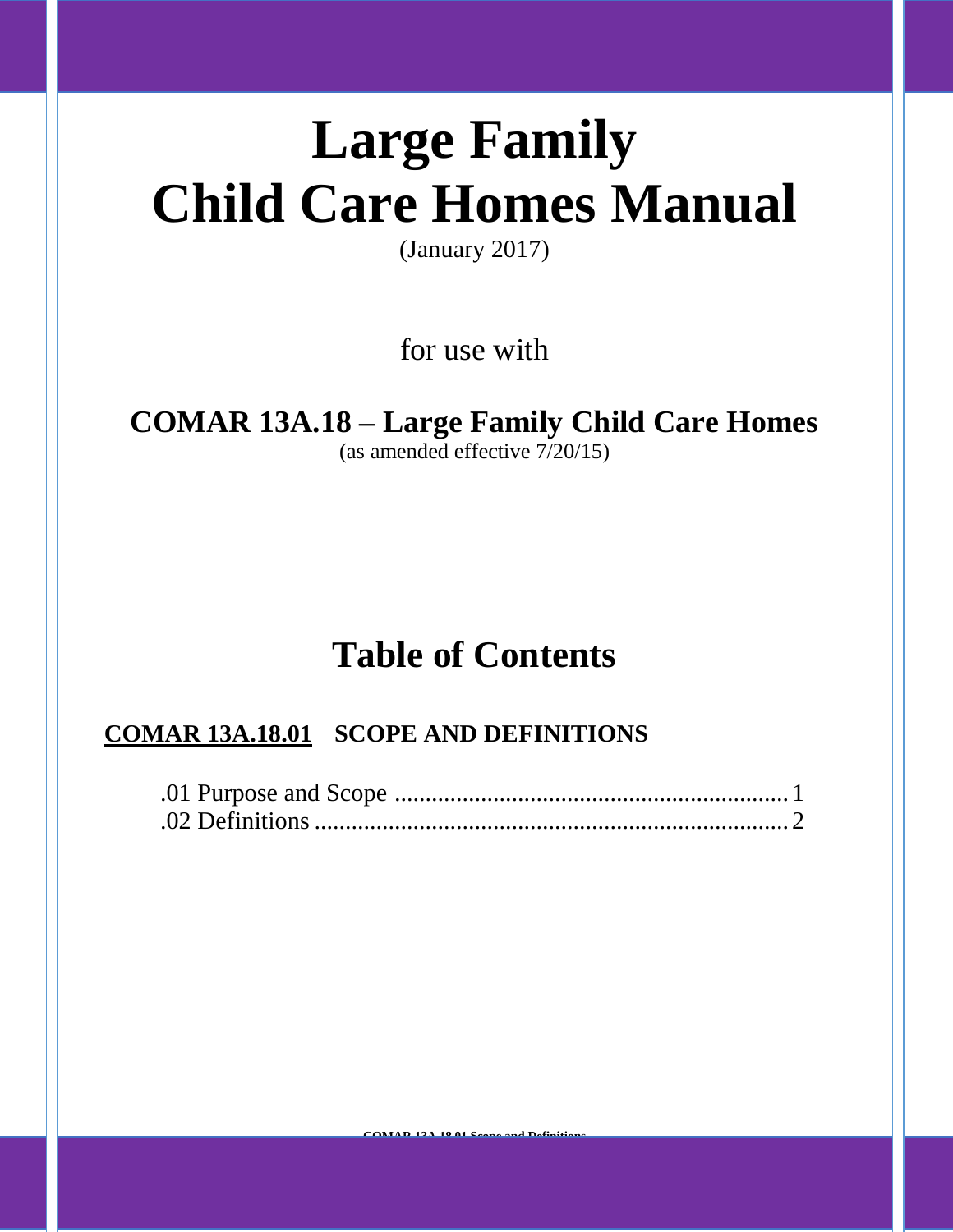#### **.01 Purpose and Scope**

**A. The purpose of this subtitle is to establish requirements for the identification, approval, and operation of large family child care homes.** 

*INTENT: When a parent or guardian gives the care and supervision of a child to another person, there may be certain risks for the child. To offset these risks, rules and regulations have been established to protect the health, safety, and welfare of children in out-of-home care. Under Maryland law, large family child care homes registration ensures that providers meet certain minimum standards for child health and safety and the operation of a child care program.*

#### **B. Scope. This subtitle:**

- (1) **Governs child care provided to children for less than 24 hours a day in a private residence that is:** 
	- (a) **Not the child's own home; and**
	- (b) **Approved, or proposed for approval, by the office for a maximum child care capacity of 9 to 12 children; and**
- (2) **Does not apply to a family child care provider or a family child care home currently registered pursuant to COMAR 13A.15.**

*INTENT: With certain exceptions, Maryland law requires caregivers to become registered as child care providers before they are permitted to provide care. Persons who meet the requirements of COMAR 13A.18 are issued a certificate of registration. Possession of this certificate identifies a person as someone who is authorized by the State of Maryland to provide large family day care.*

*Notes: COMAR 13A.18 regulations are adopted and enforced by the Maryland State Department of Education, Division of Early Childhood Development, Office of Child Care, under the statutory authority of the Education Articles,* §9*.5-301 through* §9*.5-312, and the State Government Article, Section 10-617, Annotated Code of Maryland.*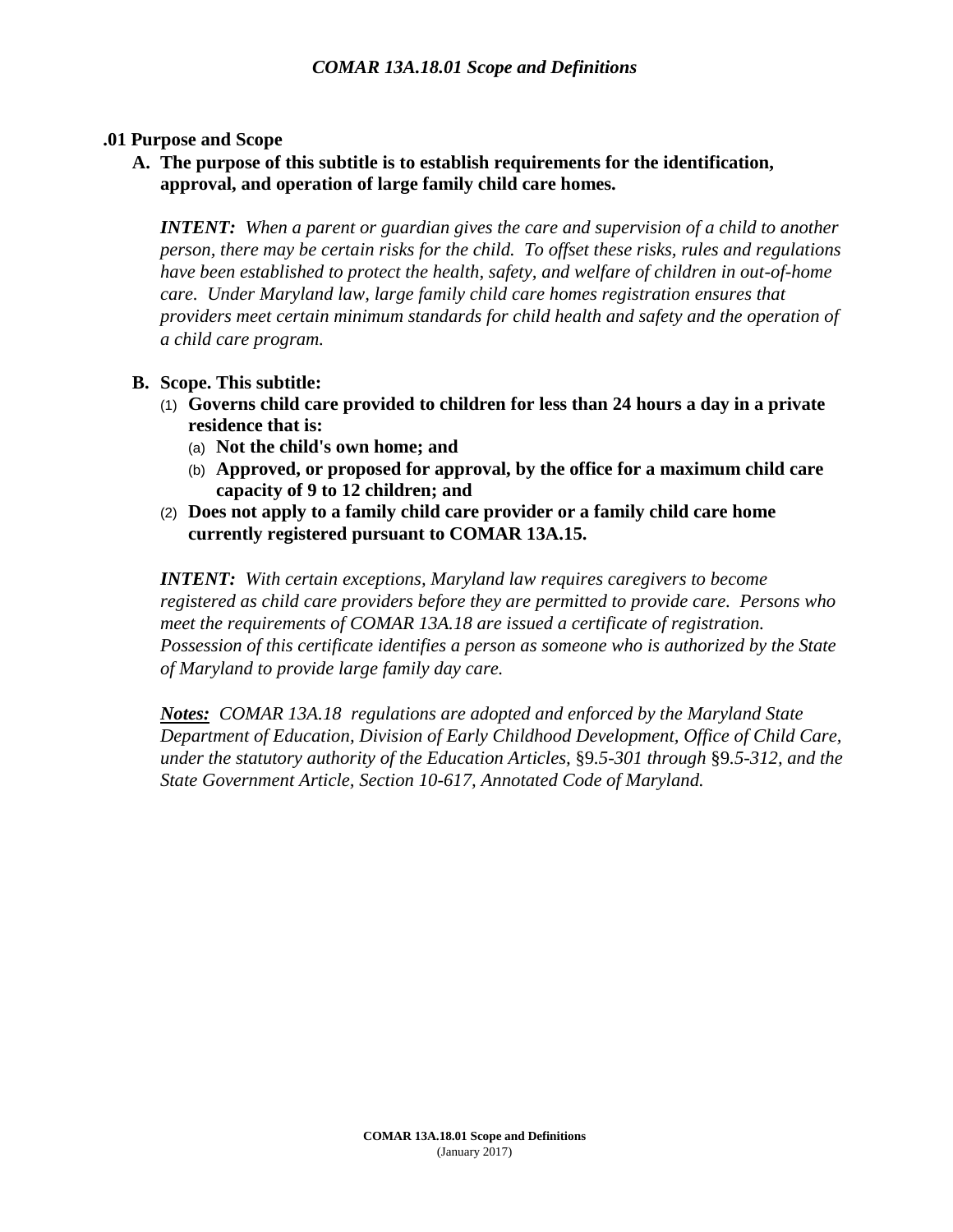#### **.02 Definitions.**

- **A. In this chapter, the following terms have the meanings indicated.**
- **B. Terms Defined.**
	- (1) **"Abuse" means:**
		- (a) **The physical or mental injury of a child, under circumstances that indicate that the child's health or welfare is significantly harmed or at risk of being significantly harmed, by:**
			- (i) **A parent;**
			- (ii) **An individual who has permanent or temporary care or custody or responsibility for supervision of a child; or**
			- (iii) **A household or family member; or**
		- (b) **Sexual abuse of a child, whether physical injuries are sustained or not.**
	- (2) **"Agency" means the Office of Child Care, Division of Early Childhood Development, in the State Department of Education.**
	- (3) **"Agency representative" means an individual designated by the Agency to determine compliance with this subtitle.**
	- (4) **"Applicant"** 
		- (a) **"Applicant" means an individual who applies to the office for a certificate of registration to operate a large family child care home.**
		- (b) **"Applicant" may include an individual who is currently licensed to operate a small center.**
	- (5) **"Approved training" means course work or a workshop provided by:**
		- (a) **A regionally accredited college or university;**
		- (b) **A State-approved private career school;**
		- (c) **The Child Development Associate National Credentialing Program;**
		- (d) **Other organizations or individuals approved by the office; or**
		- (e) **The Agency.**
	- (6) **"Approved continued training" means training, including but not limited to workshops, seminars, and conferences, that is:**
		- (a) **Approved by the office; and**
		- (b) **Used by the child care provider or a staff member of a child care home to maintain the applicable professional qualifications required by COMAR 13A.18.06.05—.07.**
	- (7)**"Approved preservice training" means training that is:**
		- (a) **Approved by the office; and**
		- (b) **Used to meet initial professional qualifications required by COMAR 13A.18.06.05—.06 for an applicant or for a staff member of a child care home.**
	- (8) **"Child" means an individual who is younger than:**
		- (a) **13 years old; or**
		- (b) **21 years old and has a developmental disability or other emotional, physical, educational, or medical need for child care beyond 13 years old.**
	- (9) **Child Care Home.**
		- (a) **"Child care home" means a residence in which family child care is provided.**
		- (b) **"Child care home" includes a:**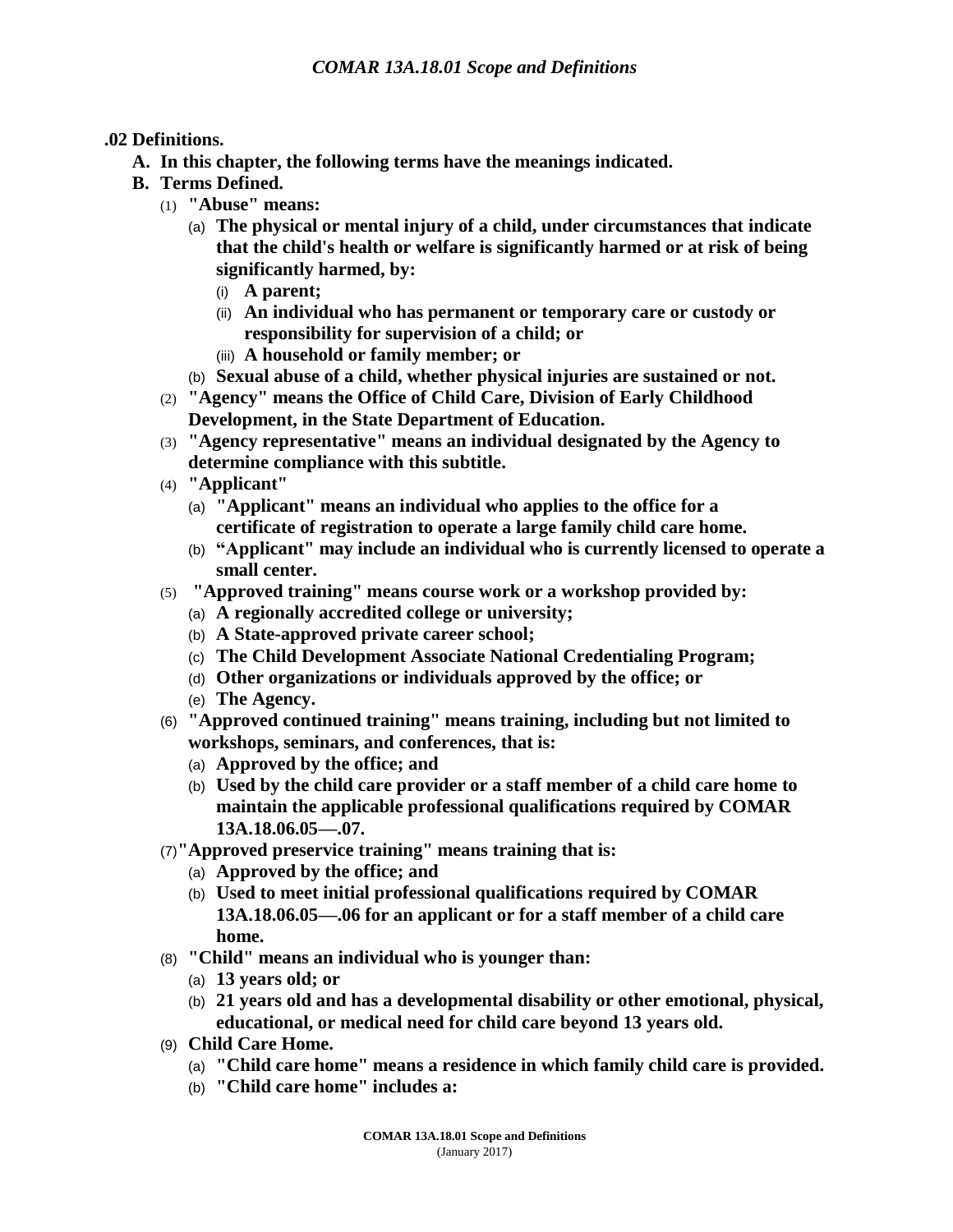- **(i) Family child care home registered to operate pursuant to COMAR 13A.15; or**
- **(ii) Large family child care home registered to operate pursuant to this subtitle.**
- (10) **"Continuing registration" means a family child care registration that does not expire.**
- (11) **"Core of knowledge" means the competencies identified by the office as essential for all individuals working in the child care delivery system, including:** 
	- (a) **Child development;**
	- (b) **Curriculum;**
	- (c) **Special needs;**
	- (d) **Professionalism;**
	- (e) **Community; and**
	- (f) **Health, safety, and nutrition.**
- (12) **"Department" means the Maryland State Department of Education.**
- (13)**"Director" means an individual designated by a provider to conduct the daily operations of a large family child care home.**
- (14) **"Elective training" means training at a conference, seminar, or other event that is approved by the office but is not in a core of knowledge competency area.**
- (15) **Employee.**
	- (a) **"Employee" means an individual who for compensation is employed to work in a family child care home and who:**
		- (i) **Cares for or supervises children in the facility; or**
	- (ii) **Has access to children who are cared for or supervised in the facility.**
	- (b) **"Employee" includes a paid substitute.**
	- (c) **"Employee" does not include an individual who is:**
		- **(i) An independent contractor; or**
		- **(ii) A registered or certified health care professional who is compensated by the provider or the parent of a child in care to provide a specified health care service to the child.**
	- (d) **For the purpose of applying the criminal background check requirements and the child and adult abuse and neglect record review requirements set forth in this subtitle, "employee" includes an individual who:**
		- **(i) Is compensated by the provider or a resident to perform a service at the child care home;**
		- **(ii) Has access to children in care; and**
		- **(iii) Does not clearly meet, or is not excluded from, the definition of independent contractor as set forth at §B(21) of this regulation.**
- (16)**"Family child care" means the care given to a child younger than 13 years old or to a developmentally disabled person younger than 21 years old in place of parental care for less than 24 hours a day, in a residence other than the child's residence, for which the provider is paid in cash or in kind.**
- (17)**"Family child care teacher" means a staff member who:**
	- (a) **Is approved by the office to supervise children in care at a large family child care home; and**
	- (b) **Meets the professional requirements of COMAR 13A.18.05.06.**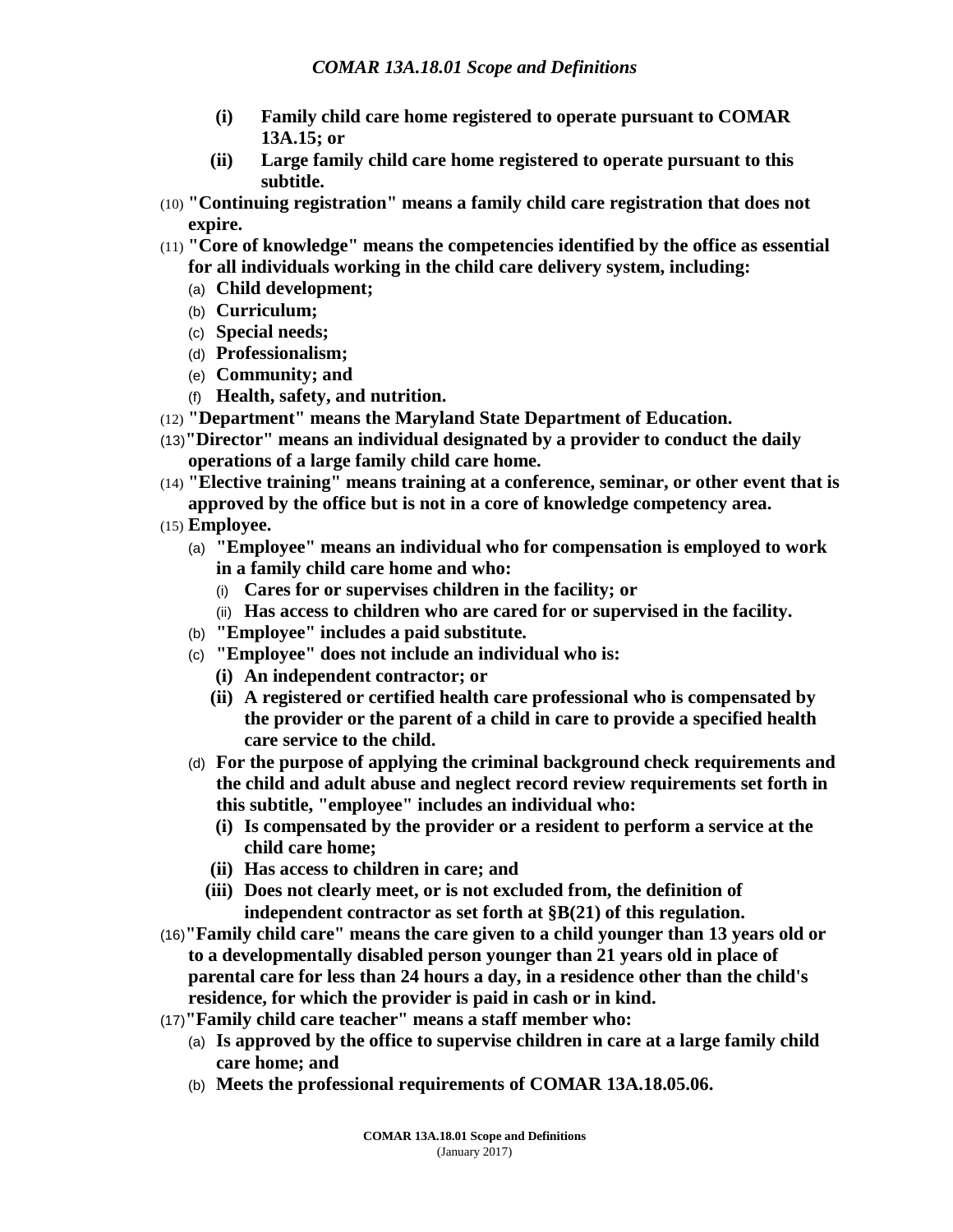- (18)**"Group" means a unit of children together with the staff assigned to them.**
- (19)**"Health officer" means the health officer in each of the 23 counties and the Commissioner of Health in Baltimore City, or the duly designated representative of the health officer, or both, and refers to the health officer in the jurisdiction where the child care home is or will be located.**
- (20)**"Identified as responsible for child abuse or neglect" means being determined by a local department to be responsible for child abuse or neglect, or awaiting the local department's appeal hearing after the determination.**
- (21)**Independent Contractor.**
	- (a) **"Independent contractor" means an individual or other entity:**
		- **(i) That is hired by the provider, a resident in the child care home, or the parent of a child in care, on the basis of a service contract or agreement, to perform a specialized service at the child care home, including, but not limited to, home maintenance or repair, academic tutoring, or recreational programming, for a specified period of time or in order to achieve a specified result;**
		- **(ii) That determines how the specialized service shall be performed; and**
		- **(iii) Whose specialized service is not restricted to the child care home, but is available for hire by other customers.**
	- (b) **"Independent contractor" does not include an individual who:**
		- **(i) Is a registered or certified health care professional compensated by the provider to provide a specified health care service to a child in care;**
		- **(ii) Under a private arrangement with the parent or guardian of a child or children in care, provides a health care, educational, or other service only to that child or those children; or**
		- **(i) Is employed for compensation by a public school or by a private or nonpublic school required to report annually to the State Board of Education.**
- (22)**"Infant" means a child younger than 18 months old.**
- (23)**"Injurious treatment" means:**
	- (a) **Deliberate infliction in any manner of any type of physical pain, including spanking, hitting, shaking, or any other means of physical discipline, or enforcement of acts which result in physical pain;**
	- (b) **Failure to attend to a child's physical needs and other physically damaging acts, excluding reasonable acts to protect the child from imminent danger;**
	- (c) **Subjecting a child to verbal abuse intended to cause mental distress, such as shouting, cursing, shaming, or ridiculing; and**
	- (d) **Utilizing discipline methods that are considered inappropriate by child care professionals and create undue discomfort, such as, but not limited to, washing a child's mouth with soap, putting pepper or other spicy or distasteful items in a child's mouth, requiring a child to stand on one foot as punishment, or tying a child to a cot or other equipment.**
- (24)**"Large family child care home" means a child care home approved by the office to operate with a maximum child care capacity of 9 to 12 children.**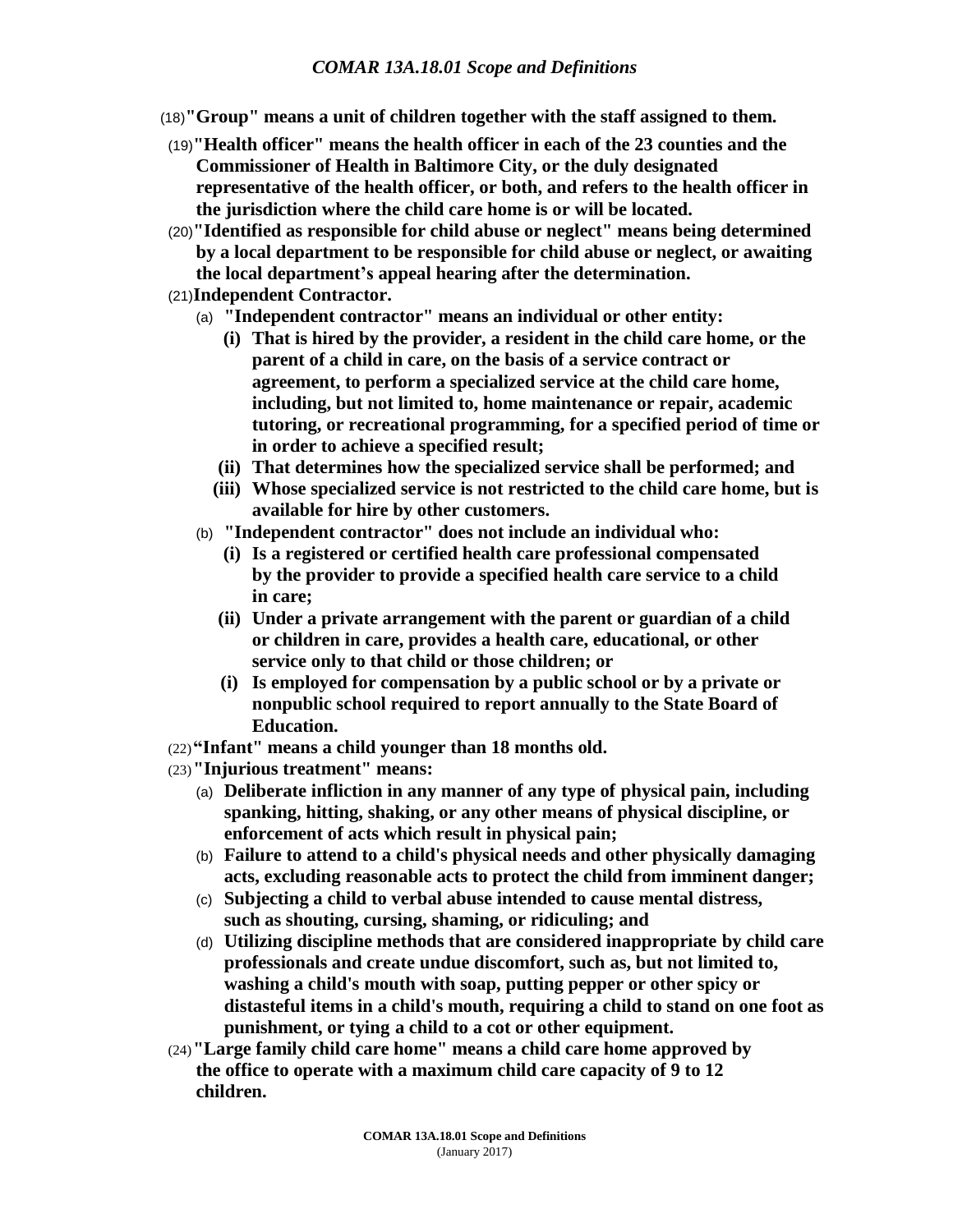#### **COMAR 13A.18.01 Scope and Definitions**

- (25)**"Licensing status" means the type of child care center license or family child care registration issued by the agency and the current operating status of that license or registration.**
- (26)**"Local department" means the department of social services, by whatever name known, in any of Maryland's 24 local jurisdictions.**
- (27)**"Mental injury" means the observable, identifiable, and substantial impairment of a child's mental or psychological ability to function.**
- (28)**"Neglect" means leaving a child unattended or otherwise failing to give proper care and attention to a child by the child's parents, guardian, or custodian under circumstances that indicate that the child's health or welfare is significantly harmed or placed at risk of significant harm.**
- (29)**"Nursery school" means an educational program:**
	- (a) **For children who are 2 years old, 3 years old, 4 years old, or any sequence of these ages; and**
	- (b) **That, unless approved by the Department before July 1, 2007, to operate for more than 6 hours per day, may not operate in excess of 6 hours per day.**
- (30)**"Office" means the central office or a regional office of the Agency.**
- (31)**Overnight Care.**
	- (a) **"Overnight care" means child care that is provided between the hours of 12 a.m. and 6 a.m.**
	- (b) **"Overnight care" does not include child care provided to a child enrolled for care during daytime or evening hours who, because of the parent's schedule, must remain at the family child care home for up to 1/2 hour after 12 a.m. or arrive up to 1/2 hour before 6 a.m.**
- (32)**"Parent" means the biological or adoptive parent, or the legal guardian or custodian of a child, who enrolls the child in care.**
- (33)**Potentially Hazardous Food.**
	- (a) **"Potentially hazardous food" means any food that consists in whole or in part of milk or milk products, eggs, meat, poultry, fish, shellfish, edible crustacea, or other ingredients including synthetic ingredients capable of supporting rapid and progressive growth of infectious, toxigenic microorganisms.**
	- (b) **"Potentially hazardous food" does not include clean, whole, uncracked, odorfree shell eggs.**
- (34)**"Preschooler" means a child who:**
	- (a) **Is 2 years old or older; and**
	- (b) **Does not attend kindergarten or a higher grade.**
- (35)**"Professional development plan" means the written instrument for tracking continued training that is:**
	- (a) **Distributed by the office to a provider; and**
	- (b) **To be completed annually by the provider and, as applicable, the director, each family child care teacher, and each aide.**
- (36)**"Provider" means the individual to whom a certificate of registration to operate a child care home is issued pursuant to this subtitle.**
- (37)**"Provider substitute" means an adult who is approved by the office to be**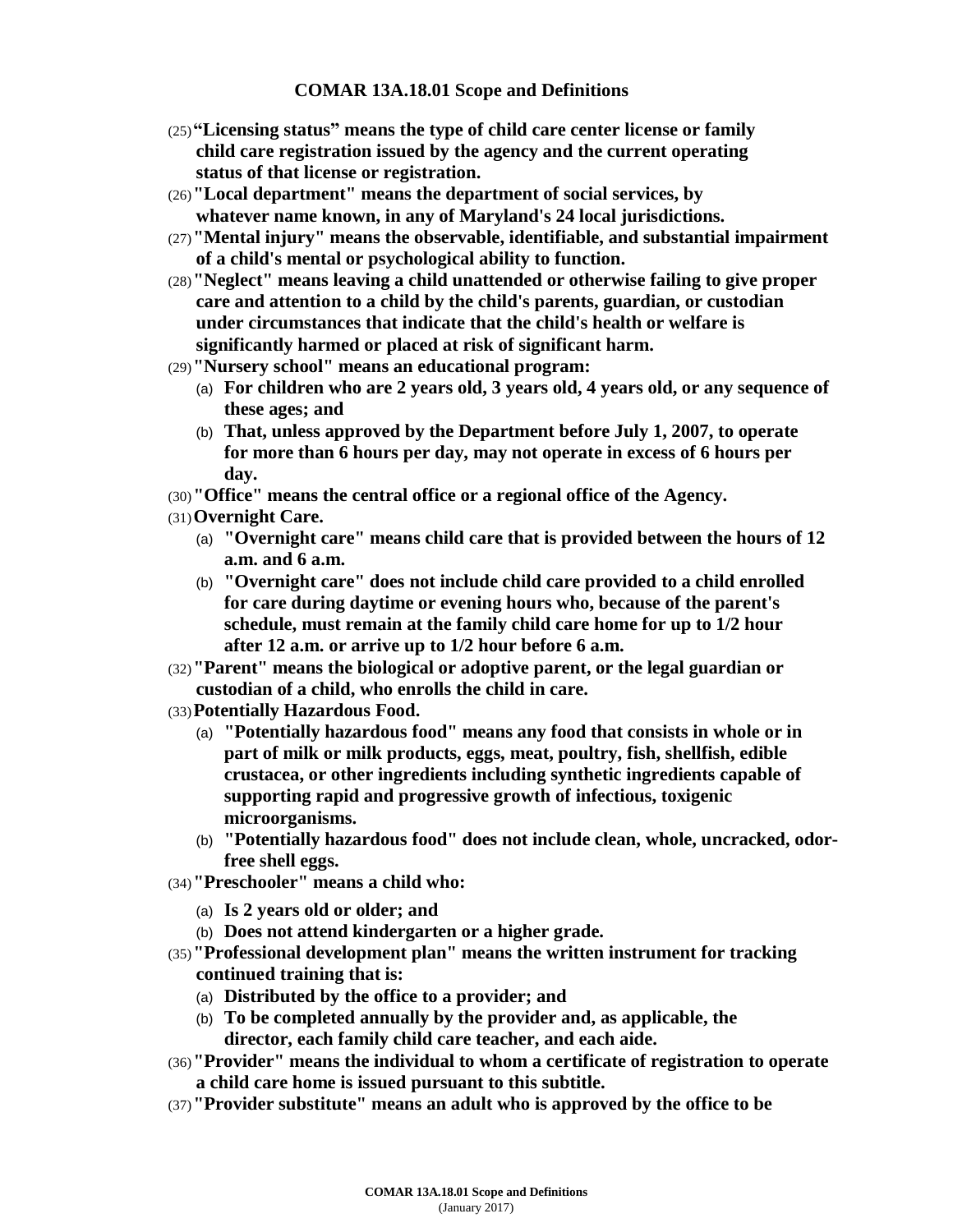#### **COMAR 13A.18.01 Scope and Definitions**

**responsible for the operation of a child care home when the child care provider is absent.**

- (38)**Relative.**
	- (a) **"Relative" means an individual related to a child by blood, marriage, or adoption.**
	- (b) **"Relative" includes a parent, grandparent, brother, sister, stepparent, stepsister, stepbrother, uncle, aunt, first or second cousin, great grandparent, great uncle, or great aunt.**
- (39)**"Resident" means a person who lives in the child care home.**
- (40)**"Sanction" means an enforcement action under this subtitle.**
- (41)**"Sanitization" means effective bactericidal treatment by a process that provides enough accumulative heat or concentration of chemicals for a sufficient period of time to destroy vegetative cells of pathogenic bacteria and to reduce substantially the number of other microorganisms.**
- (42)**"School age child" means a child younger than 13 years old who attends a public or nonpublic school in grades kindergarten or above.**
- (43)**Small center" means a child care program located in a private residence and licensed for 12 or fewer children that, before January 1, 2012, was licensed to operate as a child care center pursuant to COMAR 13A.16.**
- (44)**Staff Member.**
	- (a) **"Staff member" means an individual 16 years old or older, whether paid or not, who is assigned responsibility for child care in a child care home and whose assignment helps to maintain the staff/child ratios required by COMAR 13A.18.08.03.**
	- (b) **"Staff member" also means the provider.**
- (45)**"Successfully passed" means, when used in connection with:**
	- (a) **A criminal background check, that an individual:**
		- **(i) Has not received a conviction, a probation before judgment disposition, a not criminally responsible disposition, or a pending charge for the commission or attempted commission of a crime listed at COMAR 13A.18.06.03A; or**
		- **(ii) If having received a conviction, a probation before judgment disposition, a not criminally responsible disposition, or a pending charge for the commission or attempted commission of a crime not listed at COMAR 13A.18.06.03A, has been assessed by the office as suitable for employment pursuant to COMAR 13A.18.06.03B; or**
	- (b) **A review of records of abuse and neglect of children or adults, that if an individual is:**
		- **(i) An employee of, or applying for employment by, the provider, the individual has been assessed by the office as being suitable for employment, pursuant to COMAR 13A.18.06.03B; or**
		- **(ii) An independent contractor, the individual has not been identified as responsible for the abuse or neglect of a child.**
- (46)**"Superintendent" means the State Superintendent of Schools or the Superintendent's designee.**
- (47)**"Toddler" means a child 18 months old or older but younger than 2 years old.**